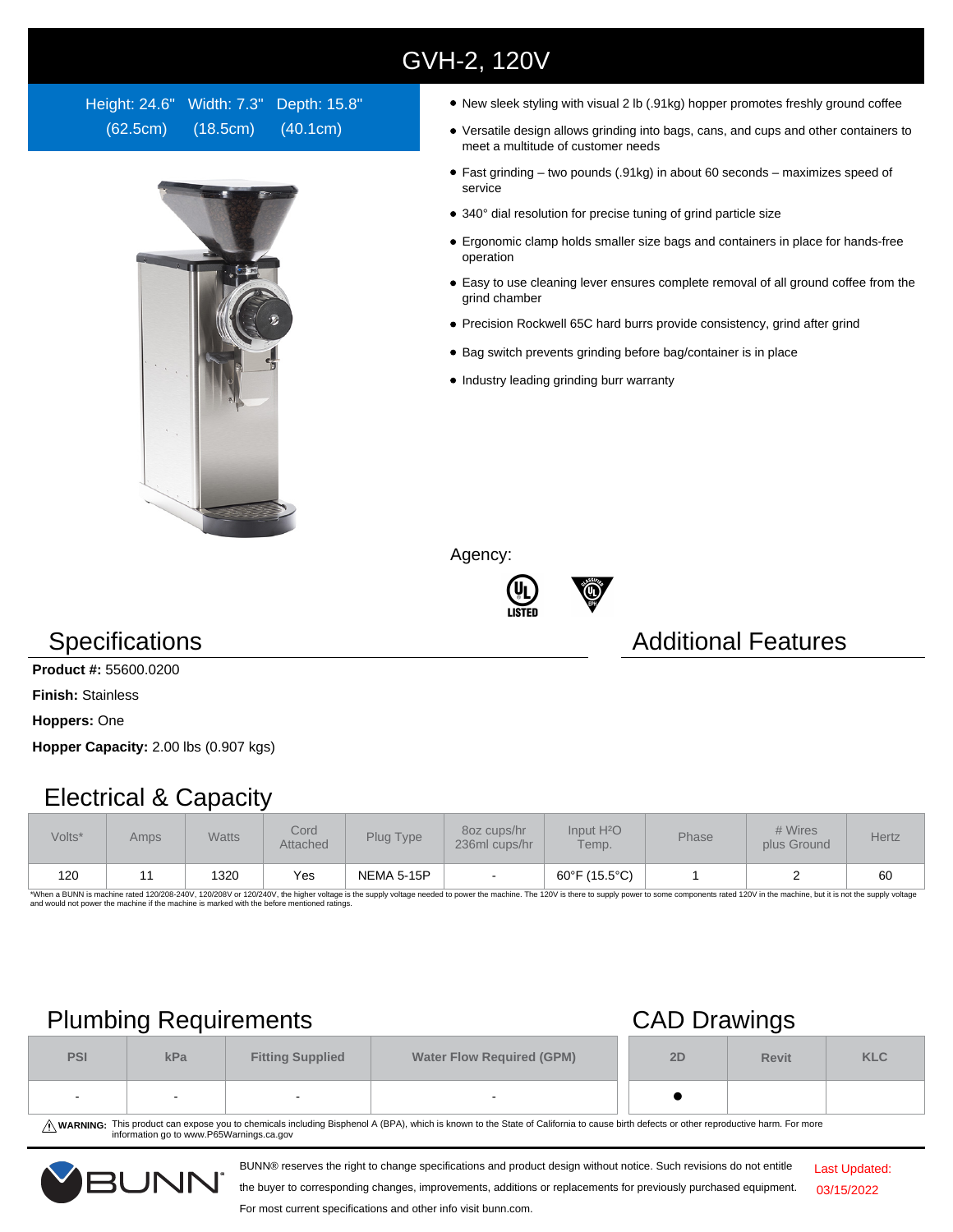

| <b>Unit</b>    |          |         |              | <b>Shipping</b> |            |          |            |                         |  |
|----------------|----------|---------|--------------|-----------------|------------|----------|------------|-------------------------|--|
|                | Height   | Width   | <b>Depth</b> | Height          | Width      | Depth    | Weight     | <b>Volume</b>           |  |
| <b>English</b> | 24.6 in. | 7.3 in. | 15.8 in.     | 31.4 in.        | $11.2$ in. | 20.1 in. | 54,240 lbs | $4.076$ ft <sup>3</sup> |  |
| <b>Metric</b>  | 62.5 cm  | 18.5 cm | 40.1 cm      | 79.7 cm         | 28.4 cm    | 51.0 cm  | 24.603 kgs | $0.115 \text{ m}^3$     |  |



BUNN® reserves the right to change specifications and product design without notice. Such revisions do not entitle the buyer to corresponding changes, improvements, additions or replacements for previously purchased equipment. For most current specifications and other info visit bunn.com. Last Updated: 03/15/2022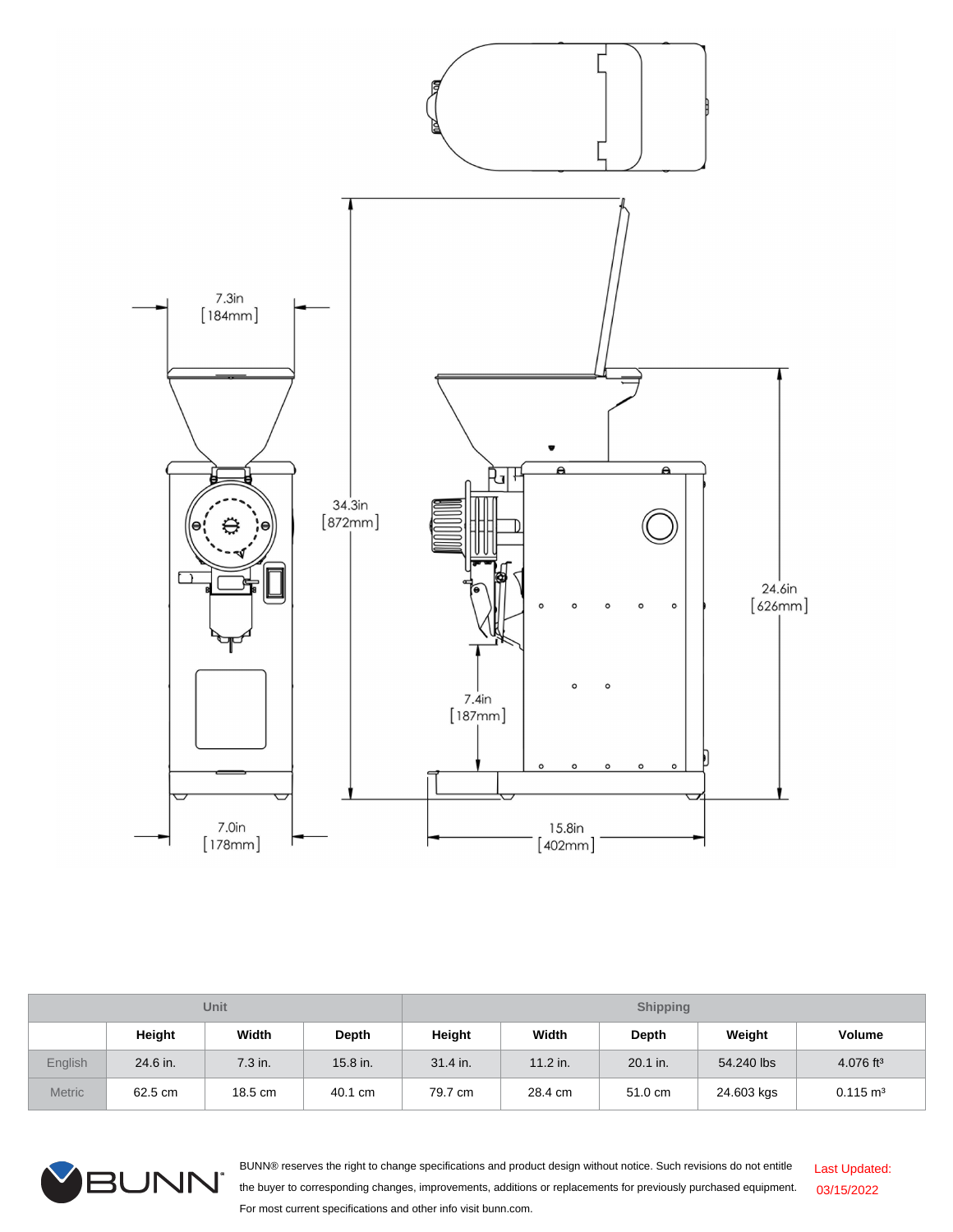# Related Products & Accessories:GVH-2, 120V(55600.0200)